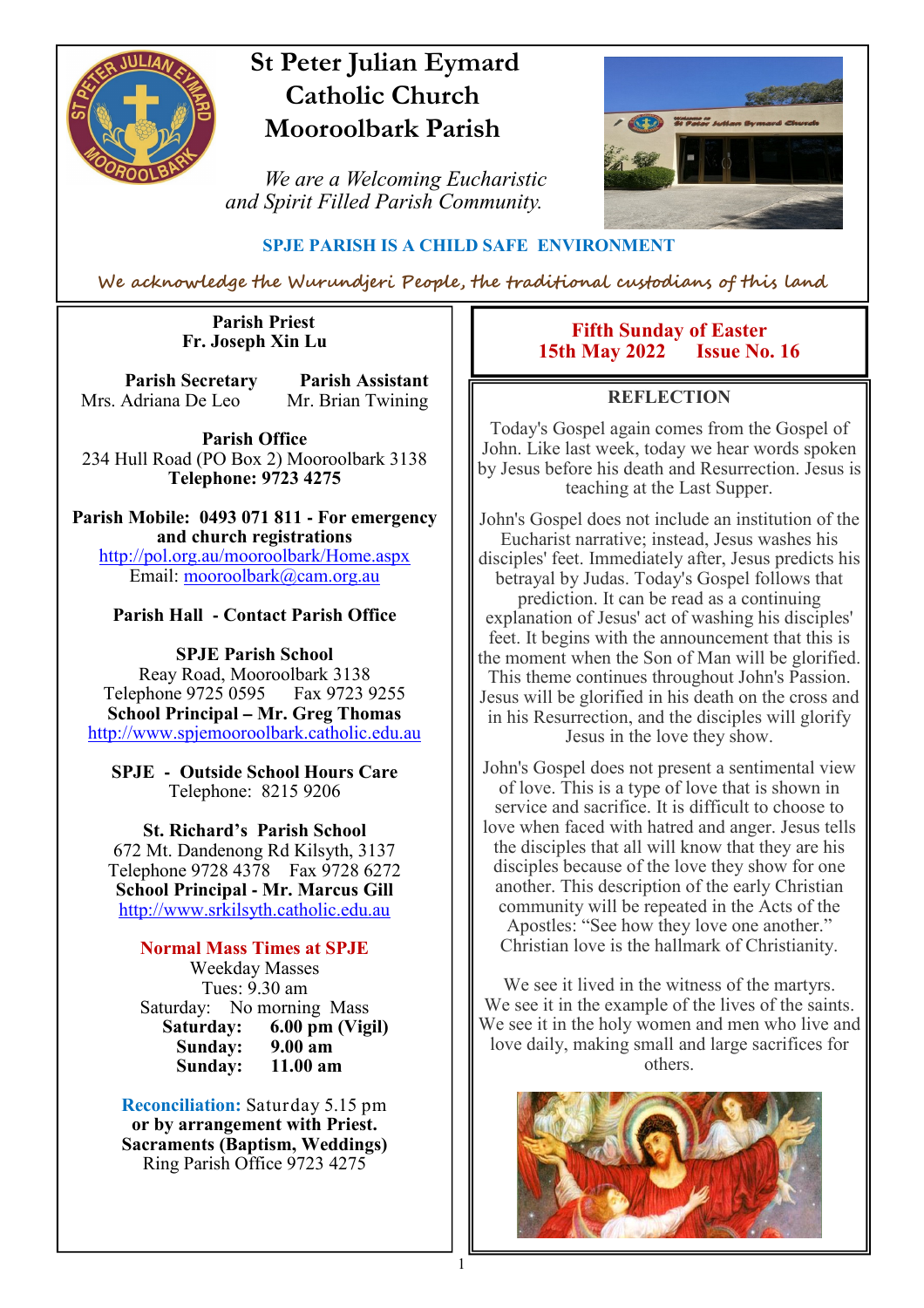## **PARISH CALENDAR**

#### **14/15th May Fifth Sunday of Easter**

 **Visiting Priest - Fr Michael Knight FIRST EUCHARIST - 6 pm** Baptisms - 12 noon **FIRST EUCHARIST - 11 am**

#### **21/22nd May Sixth Sunday of Easter**

2022 Federal Elections **FIRST EUCHARIST (St Rich) 6 pm** BAPTISMS - 9 am **FIRST EUCHARIST (St Rich) 11am**<br>26th Thur Faith Development Meeting - 10am Faith Development Meeting - 10am

**28/29th May THE ASCENSION OF THE LORD**<br>28th Sat Private Baptism - 4.30pm Private Baptism - 4.30pm **FIRST EUCHARIST - 6pm**<br>29th Sun **FIRST EUCHARIST - 11am** 29th Sun **FIRST EUCHARIST - 11am**

#### **4/5th June PENTECOST SUNDAY**

|         | <b>Propagation of the Faith Appeal</b><br><b>All Masses</b> |
|---------|-------------------------------------------------------------|
| 4th Sat | Private Baptism - 11am                                      |
|         | FIRST EUCHARIST - 6pm                                       |
| 5th Sun | FIRST EUCHARIST - 11am                                      |

9th Thur Baptism Meeting Church - 7pm Margaret Vallence & Lili Stride

#### **11/12th June THE MOST HOLY TRINITY** Baptism - 9am & 11am<br>15th Wed Confirmation Family Ni Confirmation Family Night Church 7.30pm

## **ROSTERS**

**Counters - Month of May 2022** Paul & Marianne Redfern

**Flowers - Month of May 2022** Philomena Turner

**Church Cleaners - Month of May** Xavier & Muzeena D'Almeida

*(Please collect church key from parish office Monday* **-** *Friday, 9am* **-** *4pm)*

**Readers and Commentators - 22nd May**

6.00 pm Paul Redfern & Paul Martin 9.00 am Karen Broughton & Lilette de la Harpe<br>11.00am Elizabeth Acabado & Volunteer Reg. Elizabeth Acabado & Volunteer Req.

# **Musicians - 22nd May**

6.00 pm T.B.A.<br>9.00 am T.B.A.  $9.00$  am 11.00am T.B.A.

## **Weekday Mass Times No weekday masses during Fr Joseph's leave**

#### **Readings for Next Week - 22nd May**

Acts 15:1-2, 22-29: Ps 66:2-3, 5-6, 8: R or Rev 21:10-14, 16-17, 20 Jn 14:23 - 29:

## **Prayers for the Sick**

We pray for parishioners and friends who are ill;

*James Devlin, James Brien, Eleanor Thompson, Patricia Fenton, Patricia Koblar, Brenda Corrigan, Vic Garcia, Pam Stephens, Hyacinth Pereira, Judith Fitzgerald & Bert (Josie Cairns brother)*

# **ft Remembrance Diary ft**

We remember those who have died, and all those whose anniversaries occur about this time.

#### **14/5 to 20/5**

Nancy Commane, Margaret Russo, Lynda Smyth, Elizabeth & Michael Gannon, Anthony Lizzi, Michelle Brown, Alice & James Lee, Vera Klepac, Maria Mesa, Mary O'Donnell, Victor O'Brien, Michael Lim, Margaret Campbell, Brenda Ward, Catherine McArdle, Gerrit Brinkhuis, Gerard Van Der Horst, Elizabeth Reid, Marcus Redfern, Anna Veips, Joseph Lowell, Kathleen Haoust, Agnes McLindon, Clara-Maria Worton, James Daffey, Mick Hawkins, John & Helena Graafmans, Raffaele Malvaso, Linda Steane, Roy Downie, Eileen Gildea, James Leahy, Ida D'Silva.